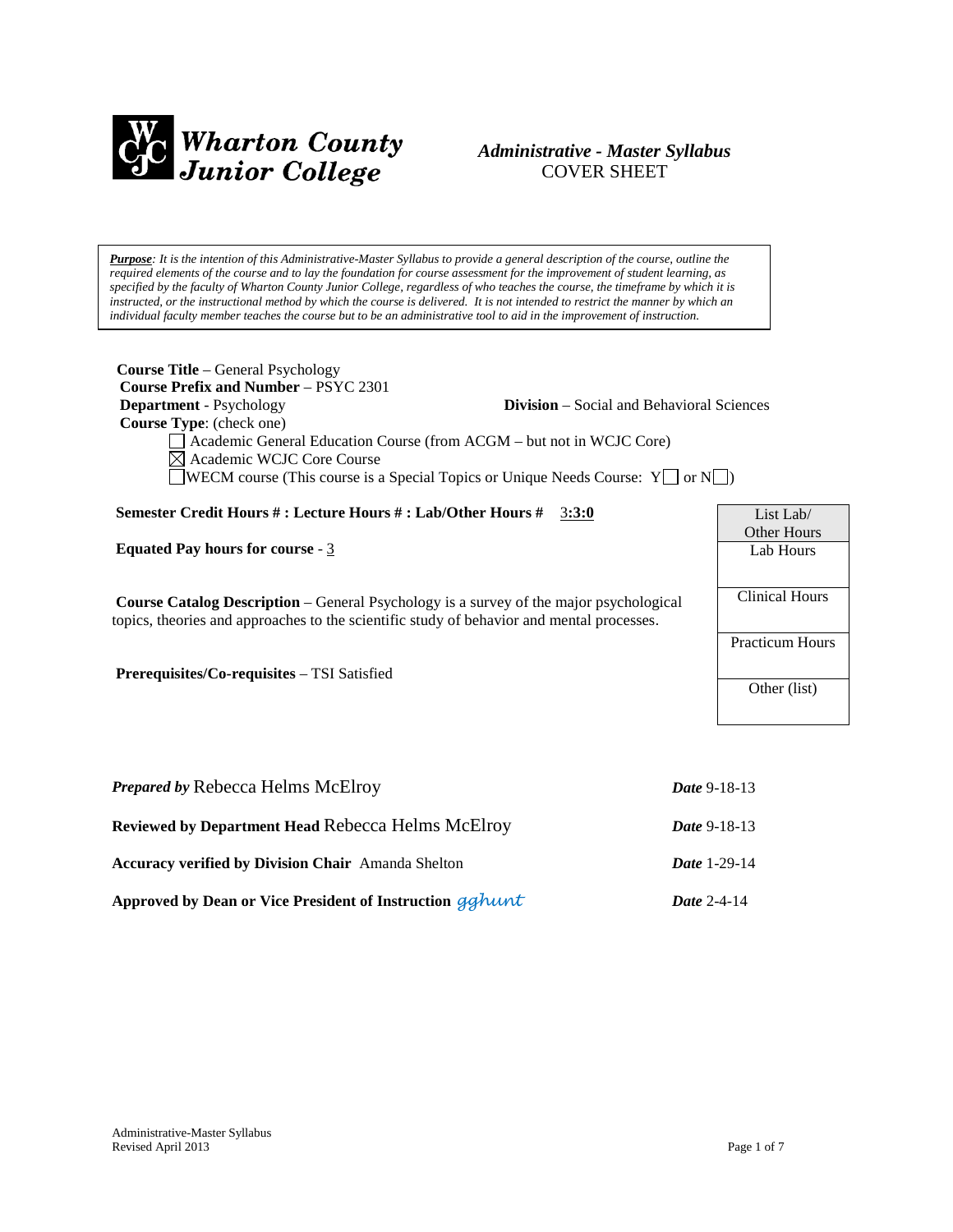

- **I. Topical Outline** Each offering of this course must include the following topics (be sure to include information regarding lab, practicum, clinical or other non-lecture instruction):
	- A description of what general psychology is, its distinctive characteristics, and how it is traditionally subdivided;
	- An overview of the major psychological approaches to the study of behavior and mental/cognitive processes; including relevant history, philosophy, contributors, methods, research findings, terminology, and current directions;
	- A historical and current review of what psychologists do, including areas of expertise that may be a focus of study and future career option;
	- An overview of the major concepts of psychology including: brain and behavior, sensation and perception, development, learning/conditioning, memory, cognitive and intellectual processes, emotion and motivation, stress and health issues, personality, abnormal psychology, and therapies;
	- An introduction to Social Psychology and relevant new directions in psychology

### **II. Course Learning Outcomes**

| <b>Learning Outcomes</b>                              | <b>Methods of Assessment</b>                                                   |  |
|-------------------------------------------------------|--------------------------------------------------------------------------------|--|
| Upon successful completion of this course,            | Online database research for a peer<br>1.                                      |  |
| students will:                                        | reviewed, scientific, journal article based                                    |  |
|                                                       | on an assigned, current topic in                                               |  |
| Identify various research methods and<br>1.           | psychology will be conducted. A review                                         |  |
| their characteristics used in the scientific          | of this article, inclusive of an evaluation                                    |  |
| study of psychology.                                  | and identification of the hypothesis,                                          |  |
| Describe the historical influences and<br>2.          | population, methods, findings, and                                             |  |
| early schools of thought that shaped the              | possible extensions of the research will be                                    |  |
| field of psychology.                                  | written in APA format. Grading will be                                         |  |
| 3.<br>Describe some of the prominent                  | by instructor rubric assigning points to                                       |  |
| perspectives and approaches used in the               | accuracy and veracity of summary and                                           |  |
| study of psychology.                                  | APA formatting.                                                                |  |
| Use terminology unique to the study of<br>4.          | Scored test items and departmental<br>2.                                       |  |
| psychology.<br>Describe accepted approaches and<br>5. | comprehensive final questions pertaining                                       |  |
| standards in psychological assessment                 | directly to related lecture, discussion, text,                                 |  |
| and evaluation.                                       | and peripheral information.                                                    |  |
| Identify factors in physiological and<br>6.           | Scored test items and departmental<br>3.                                       |  |
| psychological processes involved in                   | comprehensive final questions pertaining                                       |  |
| human behavior.                                       | directly to related lecture, discussion, text,                                 |  |
|                                                       | and peripheral information.<br>4.                                              |  |
|                                                       | Scored test items and departmental<br>comprehensive final questions pertaining |  |
|                                                       | directly to related lecture, discussion, text,                                 |  |
|                                                       | and peripheral information.                                                    |  |
|                                                       | 5.<br>Scored test items and departmental                                       |  |
|                                                       | comprehensive final questions pertaining                                       |  |
|                                                       | directly to related lecture, discussion,                                       |  |
|                                                       | classroom demonstrations, text, and                                            |  |
|                                                       | peripheral information.                                                        |  |
|                                                       | Scored test items and departmental<br>6.                                       |  |
|                                                       | comprehensive final questions pertaining                                       |  |
|                                                       | directly to related lecture, discussion, text,                                 |  |
|                                                       | scientific models, and peripheral                                              |  |
|                                                       | information.                                                                   |  |
|                                                       |                                                                                |  |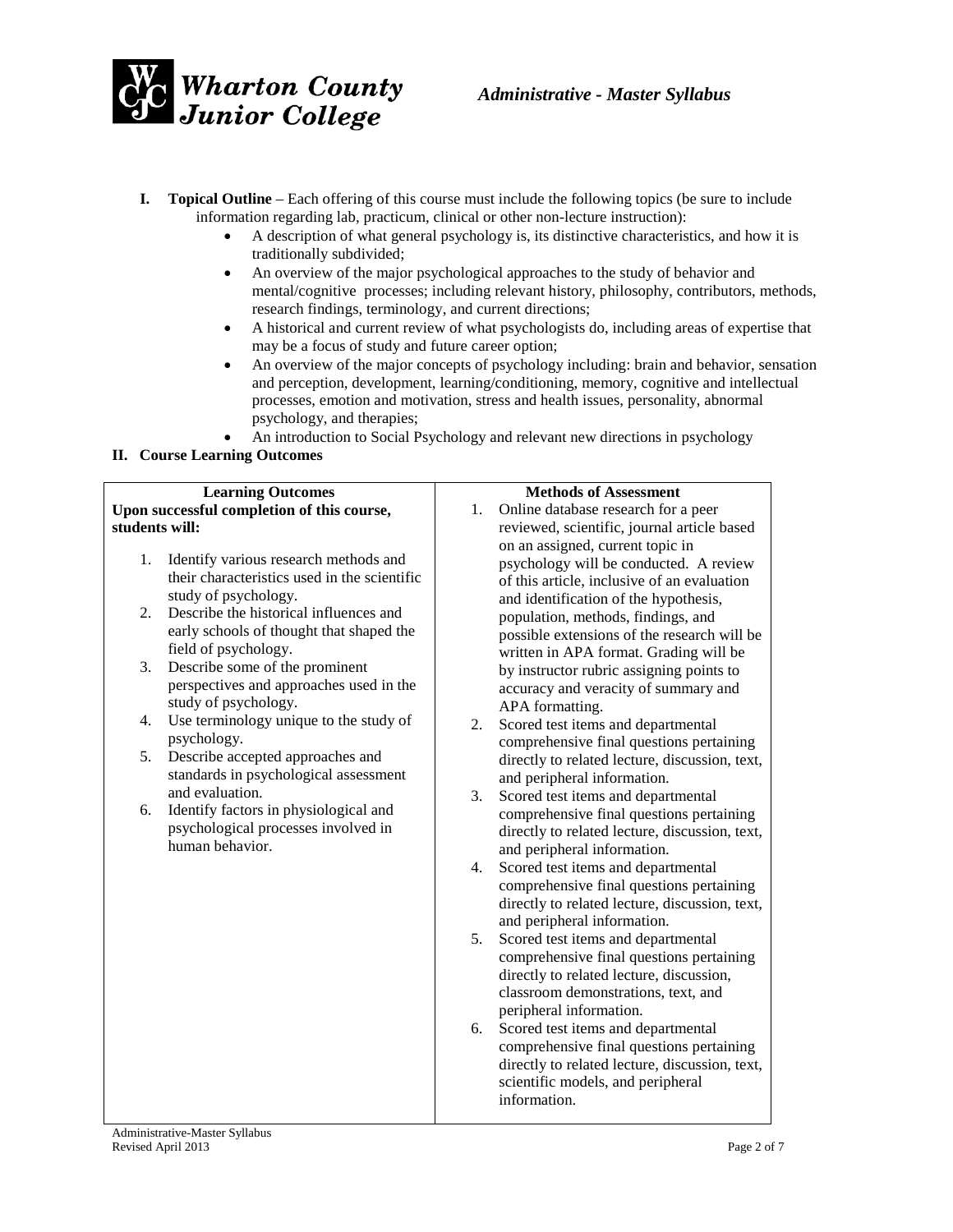## **III. Required Text(s), Optional Text(s) and/or Materials to be supplied by Student.** *Real World Psychology* Huffman & Sanderson Wiley 1<sup>st</sup> Ed.

#### **IV. Suggested Course Maximum** – 35

#### **V. List any specific spatial or physical requirements beyond a typical classroom required to teach the course**.

Regular conventional classroom or computer lab, overhead projector, video/DVD projector and television/smart board technology. Instructor must have training in, and access to all appropriate technology for www courses and courses via I-TV.

#### **VI. Course Requirements/Grading System – Describe any course specific requirements such as research papers or reading assignments and the generalized grading format for the course.**

 Instructors may use the narrative/lecture method of instruction to impart factual information and to elaborate on the topic areas in order to impart practical application of theory. This method of instruction also encourages and enables class discussion.

Class discussion of theory and its practical application is necessary in order for students to enhance their understanding of the terms used in psychology, and to fully comprehend the relevance and utility of the material. Discussion is fostered by the use of practical examples, readings, video, and the students own research.

Reading assignments are mandatory and include the text, outside readings, and research as assigned.

Students may be required to complete a research paper, using online technology, which will enable the use of relatively recent research taken from peer reviewed journal articles concerning topic areas under study. This will acquaint the student with the technology used in research, relevant topic areas in psychology, and the type of research that is required in the behavioral science field. This research paper may be written using American Psychological Association (APA) style, which may be reviewed in class, by handouts, and in the online library.

Written work may also be required in the form of essay questions on tests and written exercises in class. These requirements are to be designed to challenge the student to analyze and/or critique the material presented in class.

Minimum requirements must include the following:

- Class attendance in accordance with college policy and as stipulated by the instructor
- Completion of reading assignments made by the instructor
- Understanding of research methodology
- Encouragement and opportunity to participate in class discussion
- Completion of assigned tests and departmental final assessment

The grading rubric for all tests, papers, and projects will approximate as follows:

|              | 90\% to $100\% = A$ |
|--------------|---------------------|
| 80% to       | 89%=B               |
| 70% to       | $79\% = C$          |
| $60\%$ to    | $69\% = D$          |
| <b>Below</b> | $60% = F$           |

Assessment may be conducted using these methods:

- Objective assessment as measured on multiple choice, matching, true/false, and short answer tests
- Subjective assessment as measured on essay type questions using critical thinking assignments
- Writing, research, interpretation, and application assessment as measured on essays or research paper

The weight, style, and nature of the specific assessment method are left to the discretion of the instructor, but each instructor must include and place emphasis on these competencies. Balance in testing is required in order to foster and accommodate variations in learning styles.

\*Overall minimum percentages for all assessments are as follows: 20% Final exam; 20% Written assignment; 40% other assessments, i.e., projects, quizzes, and tests.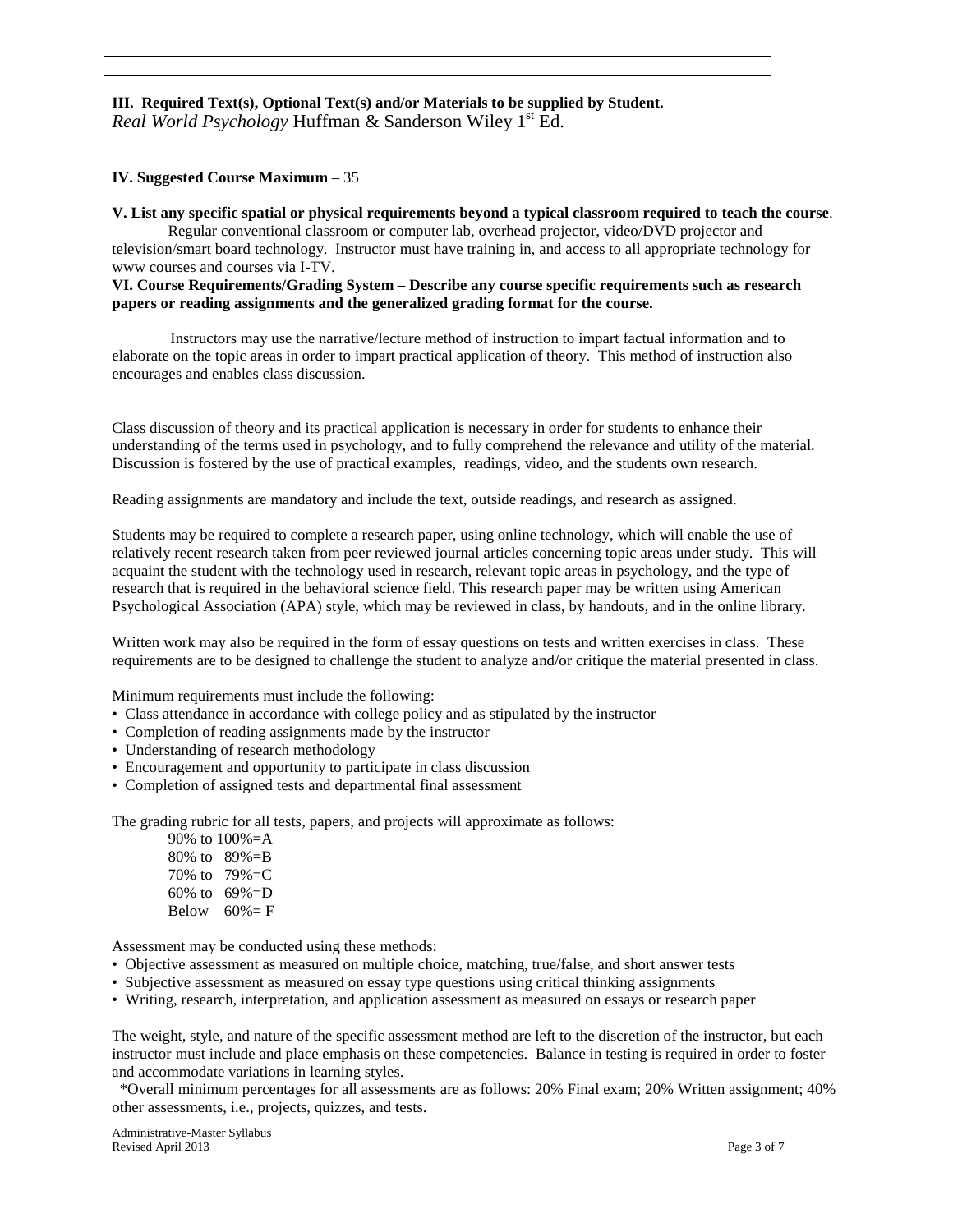### **VII. Curriculum Checklist**

- **Academic General Education Course** (from ACGM – but not in WCJC Core) No additional documentation needed

#### - **Academic WCJC Core Course**

Attach the Core Curriculum Checklist, including the following:

- Basic Intellectual Competencies
- Perspectives
- Exemplary Educational Objectives

### - **WECM Courses**

If needed, revise the Program SCANS Matrix & Competencies Checklist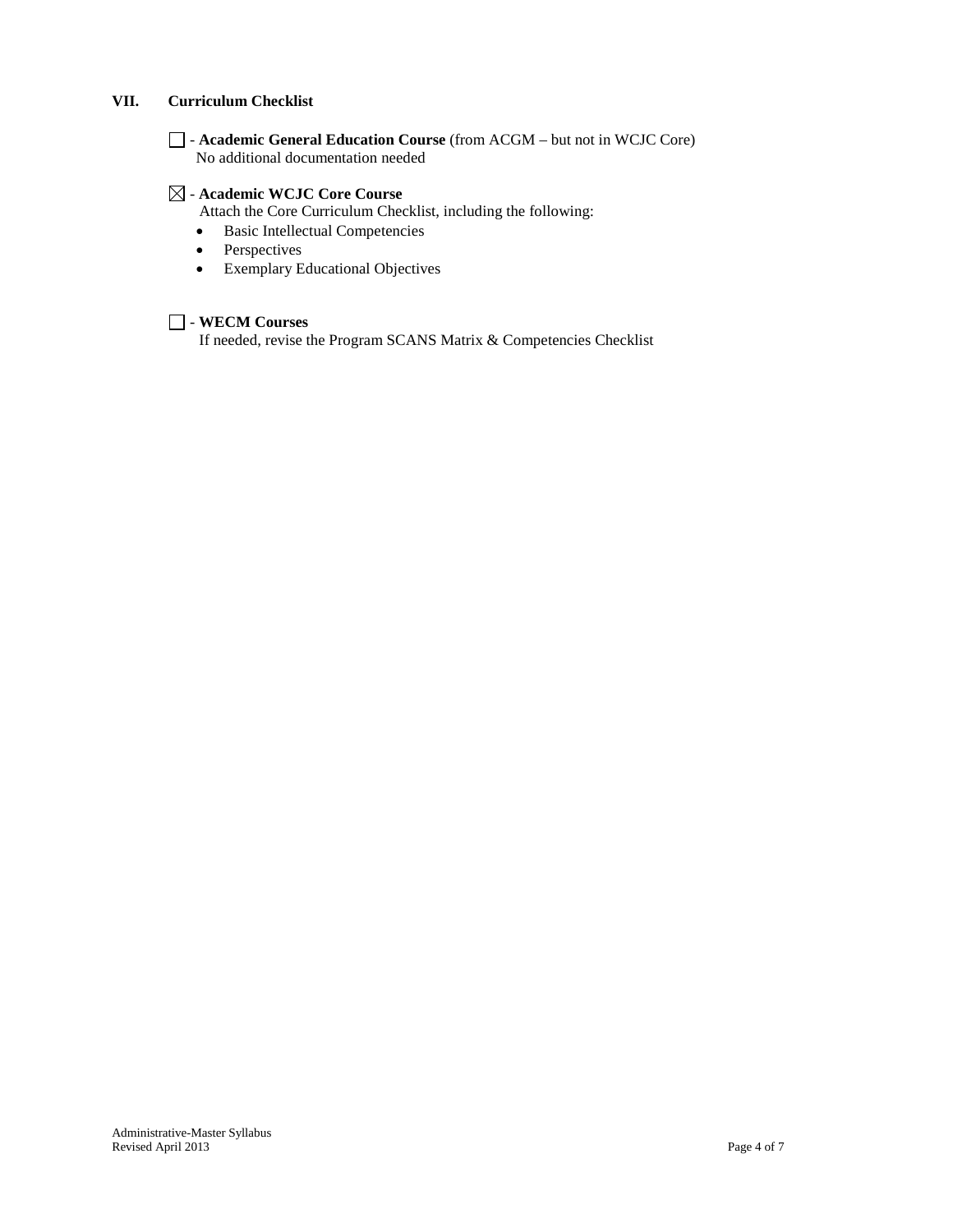

# **Page 1: Competencies**

| Course Prefix & Number: PSYC 2301                                                                                                                                                                                                                                                                         |                                                                                                                                                                                                                                   |  |
|-----------------------------------------------------------------------------------------------------------------------------------------------------------------------------------------------------------------------------------------------------------------------------------------------------------|-----------------------------------------------------------------------------------------------------------------------------------------------------------------------------------------------------------------------------------|--|
|                                                                                                                                                                                                                                                                                                           |                                                                                                                                                                                                                                   |  |
| Competency<br>READING: Reading at the college level means the ability to analyze and<br>interpret a variety of printed materials – books, articles, and documents.                                                                                                                                        | <b>Method of Assessment</b><br>Students will read and analyze written materials, including theory,<br>fact, and opinion. Assessment will be through graded essay<br>questions, research papers, and critiques and<br>comparisons. |  |
| WRITING: Competency in writing is the ability to produce clear, correct,<br>and coherent prose adapted to purpose, occasion, and audience.                                                                                                                                                                | Students will discover topics, develop and organize written<br>interpretations of the topics through research, essay questions<br>and other written assignments which allow standard assessment.                                  |  |
| SPEAKING: Competence in speaking is the ability to communicate orally<br>in clear, coherent, and persuasive language appropriate to purpose,<br>occasion, and audience.                                                                                                                                   | Competency does not apply.                                                                                                                                                                                                        |  |
| LISTENING: Listening at the college level means the ability to analyze<br>and interpret various forms of spoken communication.                                                                                                                                                                            | Competency does not apply.                                                                                                                                                                                                        |  |
| CRITICAL THINKING: Critical thinking embraces methods for applying<br>both qualitative and quantitative skills analytically and creatively to subject processes to text covered and controversial topics. Assessment<br>matter in order to evaluate arguments and to construct alternative<br>strategies. | Students will read subject matter and apply dialectical thought<br>will be through research projects, graded analytical type<br>questions, critiques, and comparisons.                                                            |  |
| COMPUTER LITERACY: Computer literacy at the college level means<br>the ability to use computer-based technology in communicating, solving<br>problems, and acquiring information.                                                                                                                         | Competency does not apply.                                                                                                                                                                                                        |  |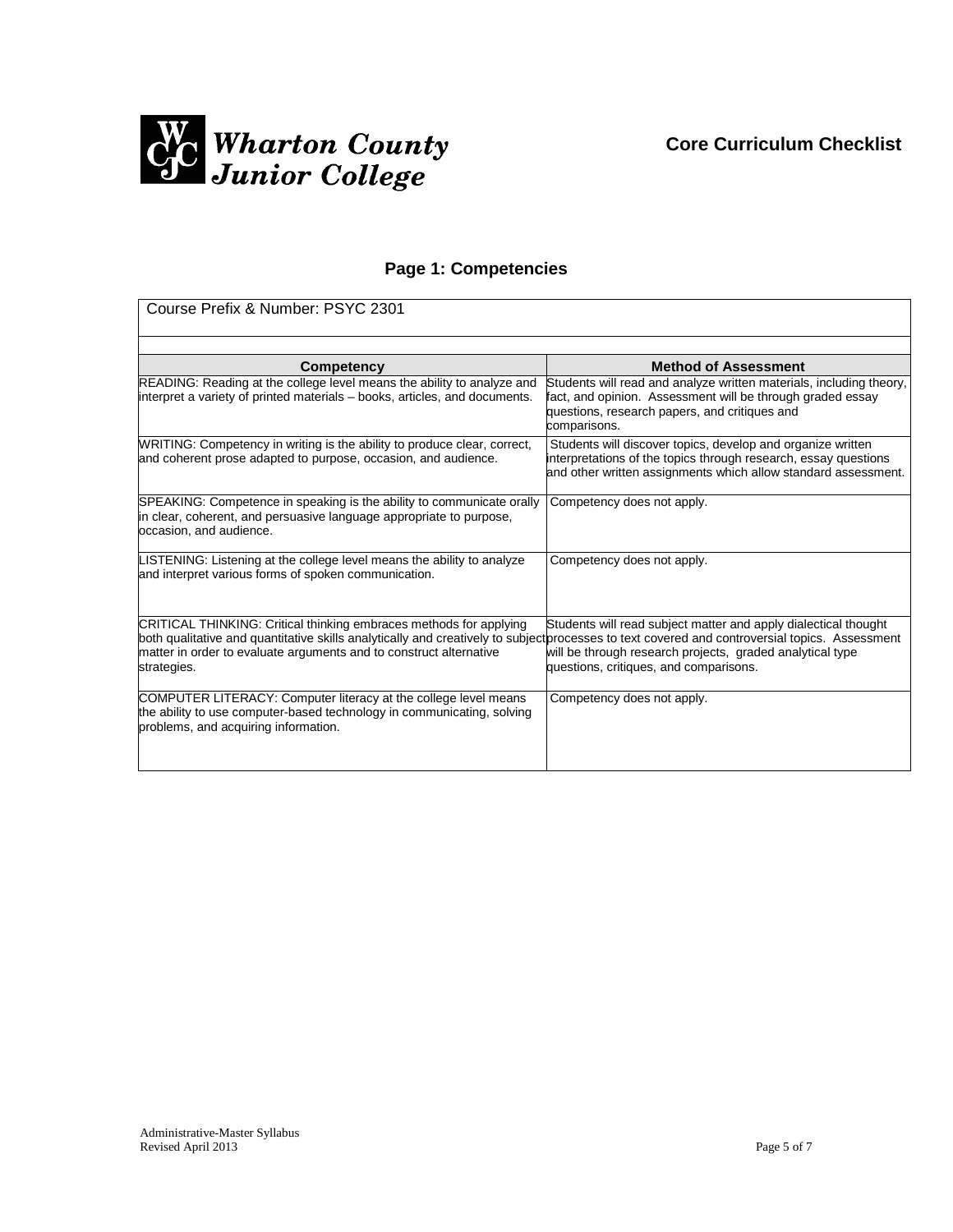## **Core Curriculum Checklist**



# **Page 2: Perspectives**

| Course Prefix & Number: PSYC 2301                                                                                                                                                                                                                                     |                                                                                                                                                                                         |  |
|-----------------------------------------------------------------------------------------------------------------------------------------------------------------------------------------------------------------------------------------------------------------------|-----------------------------------------------------------------------------------------------------------------------------------------------------------------------------------------|--|
|                                                                                                                                                                                                                                                                       |                                                                                                                                                                                         |  |
| <b>Perspective</b>                                                                                                                                                                                                                                                    | <b>Method of Assessment</b>                                                                                                                                                             |  |
| 1. Establish broad and multiple perspectives of the individual in<br>relationship to the larger society and world in which he or she lives, and<br>help the student to understand the responsibilities of living in a culturally-<br>and ethically-diversified world; | Perspective does not apply.                                                                                                                                                             |  |
| 2. Stimulate a capacity to discuss and reflect upon individual, political,<br>economic, and social aspects of life to understand ways to be a<br>responsible member of society;                                                                                       | Perspective does not apply                                                                                                                                                              |  |
| 3. Recognize the importance of maintaining health and wellness;                                                                                                                                                                                                       | Perspective does not apply                                                                                                                                                              |  |
| 4. Develop a capacity to use knowledge of how technology and science<br>affect lives;                                                                                                                                                                                 | Perspective does not apply                                                                                                                                                              |  |
| 5. Develop personal values for ethical behavior;                                                                                                                                                                                                                      | Historical and current theory involving the utility of socially<br>purposeful and self actualizing behavior is assessed using section<br>tests, gateway exams, and written assignments. |  |
| 6. Develop the ability to make aesthetic judgments;                                                                                                                                                                                                                   | Perspective does not apply                                                                                                                                                              |  |
| 7. Use logical reasoning in problem solving;                                                                                                                                                                                                                          | Applied cognitive strategies that employ rational thought<br>processes will be assessed by analytical choice and essay type<br>questions in testing.                                    |  |
| 8. Integrate knowledge and understanding of the interrelationships of the Perspective does not apply<br>scholarly disciplines                                                                                                                                         |                                                                                                                                                                                         |  |